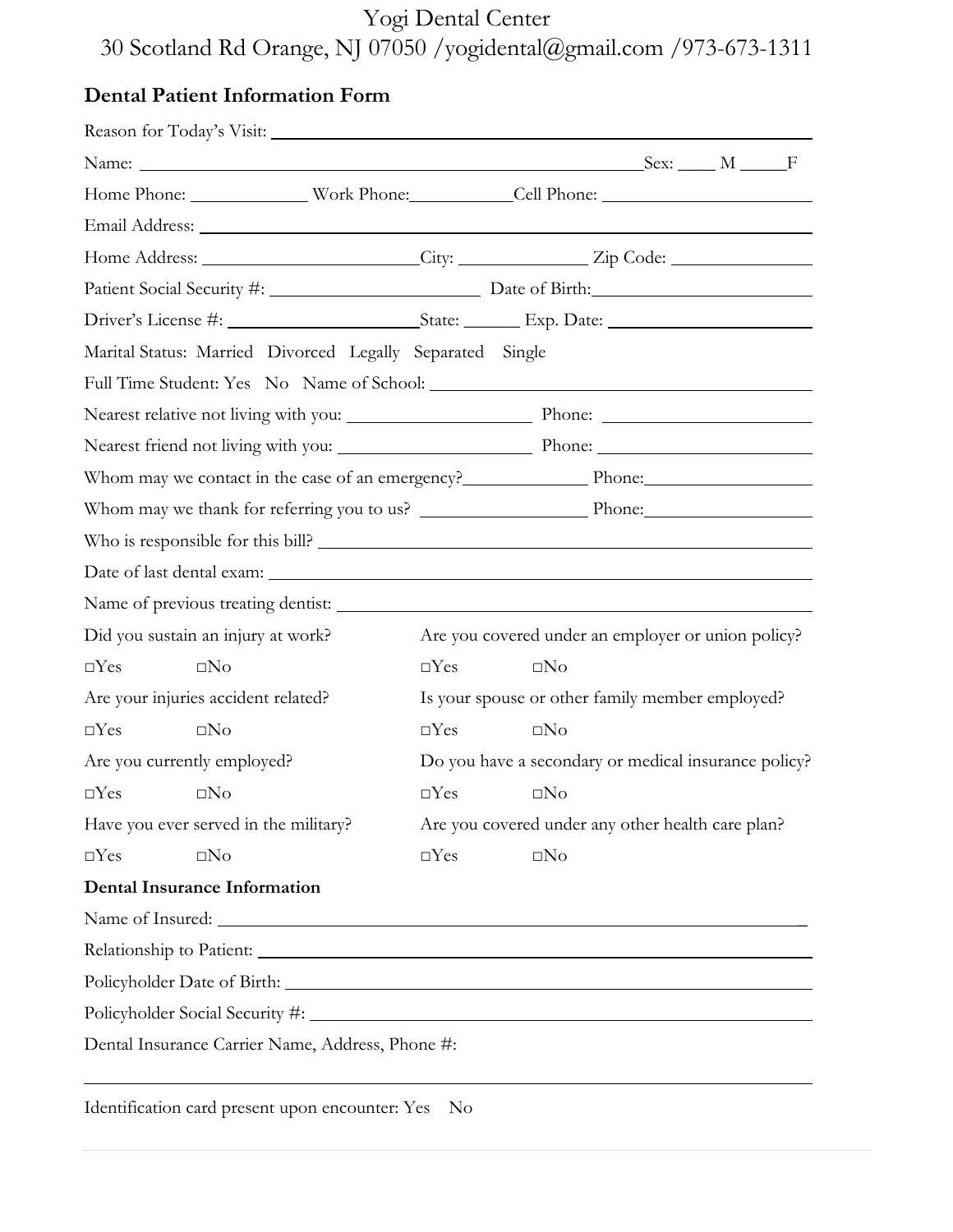| Yogi Dental Center                                                                                                       |  |  |  |  |  |  |  |
|--------------------------------------------------------------------------------------------------------------------------|--|--|--|--|--|--|--|
| 30 Scotland Rd Orange, NJ 07050 /yogidental@gmail.com /973-673-1311                                                      |  |  |  |  |  |  |  |
|                                                                                                                          |  |  |  |  |  |  |  |
| Are the medical and dental carrier the same? Yes No<br>Is this plan HMO, PPO or EPO Yes NO (circle the correct response) |  |  |  |  |  |  |  |
|                                                                                                                          |  |  |  |  |  |  |  |
|                                                                                                                          |  |  |  |  |  |  |  |
|                                                                                                                          |  |  |  |  |  |  |  |
|                                                                                                                          |  |  |  |  |  |  |  |
|                                                                                                                          |  |  |  |  |  |  |  |
| Is there any other insurance? If so, please indicate: ___________________________                                        |  |  |  |  |  |  |  |
| <b>Other Dental Insurance Information</b>                                                                                |  |  |  |  |  |  |  |
|                                                                                                                          |  |  |  |  |  |  |  |
|                                                                                                                          |  |  |  |  |  |  |  |
|                                                                                                                          |  |  |  |  |  |  |  |
|                                                                                                                          |  |  |  |  |  |  |  |
| Dental Insurance Carrier Name, Address, Phone #: ________________________________                                        |  |  |  |  |  |  |  |
| Identification card present upon encounter?: Yes No                                                                      |  |  |  |  |  |  |  |
|                                                                                                                          |  |  |  |  |  |  |  |
| Are the medical and dental carrier the same: Yes No                                                                      |  |  |  |  |  |  |  |
| Is this plan HMO, PPO or EPO Yes NO (circle the correct response)                                                        |  |  |  |  |  |  |  |
| <b>Medical Insurance</b>                                                                                                 |  |  |  |  |  |  |  |
| If information is the same as the information above indicate with "Same" and indicate which policyholder is              |  |  |  |  |  |  |  |
| applicable in the appropriate data fields.                                                                               |  |  |  |  |  |  |  |
| Medical Insurance Information or a third carrier                                                                         |  |  |  |  |  |  |  |
|                                                                                                                          |  |  |  |  |  |  |  |
|                                                                                                                          |  |  |  |  |  |  |  |
|                                                                                                                          |  |  |  |  |  |  |  |
|                                                                                                                          |  |  |  |  |  |  |  |
| Insurance Carrier Name, Address, Phone #:                                                                                |  |  |  |  |  |  |  |
| ,我们也不会有什么。""我们的人,我们也不会有什么?""我们的人,我们也不会有什么?""我们的人,我们也不会有什么?""我们的人,我们也不会有什么?""我们的人                                         |  |  |  |  |  |  |  |
| Identification card present upon encounter: Yes No                                                                       |  |  |  |  |  |  |  |

Eligibility date indicated on card as: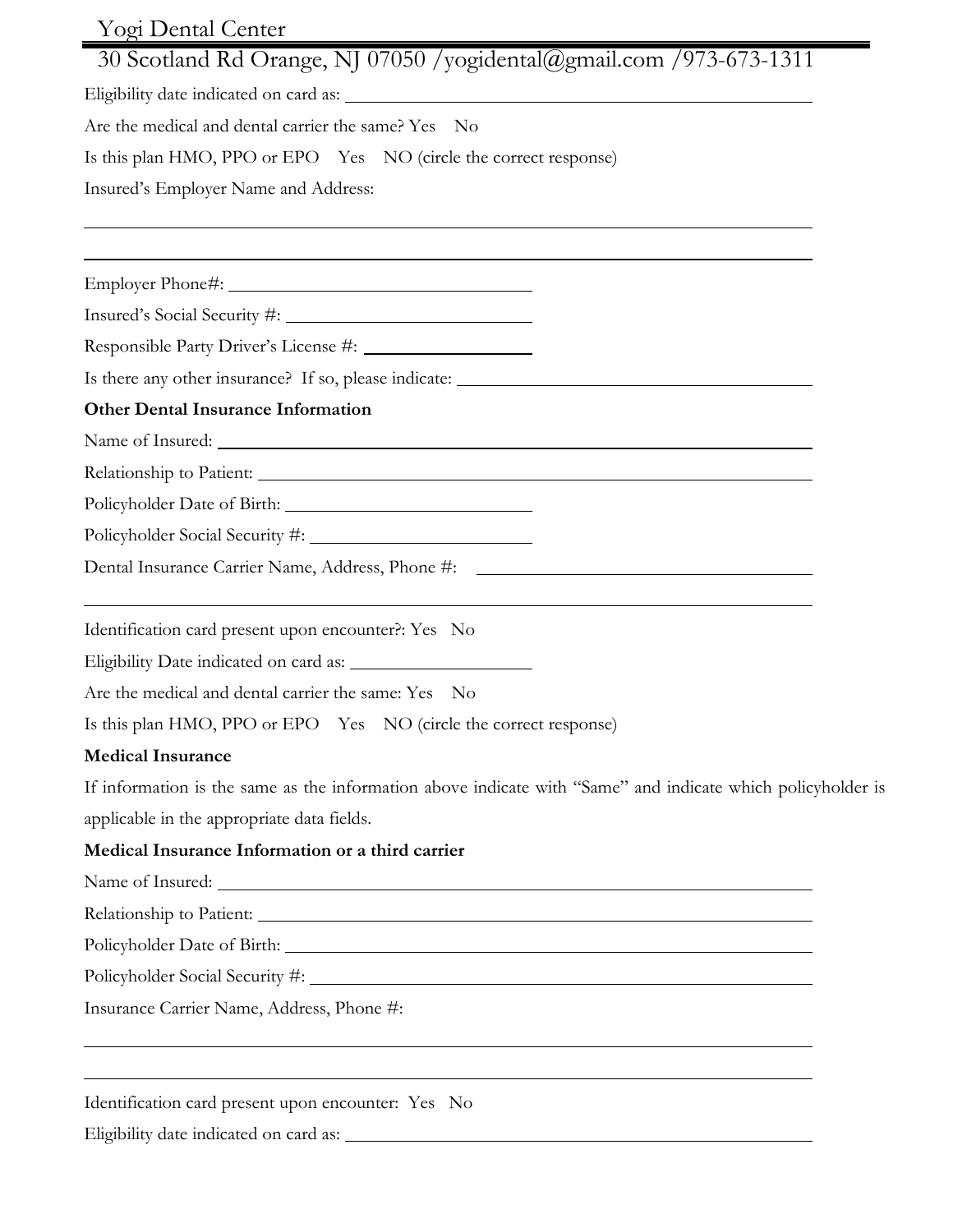| Yogi Dental Center                                                                                                                                                                                                                   |  |  |  |  |  |
|--------------------------------------------------------------------------------------------------------------------------------------------------------------------------------------------------------------------------------------|--|--|--|--|--|
| 30 Scotland Rd Orange, NJ 07050 /yogidental@gmail.com /973-673-1311                                                                                                                                                                  |  |  |  |  |  |
| Is this plan HMO, PPO or EPO Yes NO (circle the correct response)                                                                                                                                                                    |  |  |  |  |  |
|                                                                                                                                                                                                                                      |  |  |  |  |  |
| <b>Secondary Medical Insurance</b>                                                                                                                                                                                                   |  |  |  |  |  |
| If information is same as the information above indicate with "Same as and indicate which policyholder is                                                                                                                            |  |  |  |  |  |
| applicable" in the appropriate data fields.                                                                                                                                                                                          |  |  |  |  |  |
| Medical Insurance Information or a third carrier                                                                                                                                                                                     |  |  |  |  |  |
|                                                                                                                                                                                                                                      |  |  |  |  |  |
|                                                                                                                                                                                                                                      |  |  |  |  |  |
|                                                                                                                                                                                                                                      |  |  |  |  |  |
|                                                                                                                                                                                                                                      |  |  |  |  |  |
|                                                                                                                                                                                                                                      |  |  |  |  |  |
| Identification card present upon encounter: Yes No                                                                                                                                                                                   |  |  |  |  |  |
|                                                                                                                                                                                                                                      |  |  |  |  |  |
| Is this plan HMO, PPO or EPO Yes NO (circle the correct response)                                                                                                                                                                    |  |  |  |  |  |
| If this is for EHB; who administers the plan?                                                                                                                                                                                        |  |  |  |  |  |
| <b>Accident or Injury Information</b>                                                                                                                                                                                                |  |  |  |  |  |
| If this claim is accident related: Yes No                                                                                                                                                                                            |  |  |  |  |  |
| If yes, please provide details of the accident:                                                                                                                                                                                      |  |  |  |  |  |
| Date: <u>Date: Sales Barbara and Barbara and Barbara and Barbara and Barbara and Barbara and Barbara and Barbara and Barbara and Barbara and Barbara and Barbara and Barbara and Barbara and Barbara and Barbara and Barbara and</u> |  |  |  |  |  |
| Location:                                                                                                                                                                                                                            |  |  |  |  |  |
| Details of accident or injury:                                                                                                                                                                                                       |  |  |  |  |  |
|                                                                                                                                                                                                                                      |  |  |  |  |  |
|                                                                                                                                                                                                                                      |  |  |  |  |  |
|                                                                                                                                                                                                                                      |  |  |  |  |  |
| Did you consult another medical physician regarding any other injuries resulting from this accident?                                                                                                                                 |  |  |  |  |  |
|                                                                                                                                                                                                                                      |  |  |  |  |  |
|                                                                                                                                                                                                                                      |  |  |  |  |  |
| Could this injury be covered under Worker's Compensation? Yes No                                                                                                                                                                     |  |  |  |  |  |
| There are dental conditions that may have a medical complications or etiology. To best assist our patients we                                                                                                                        |  |  |  |  |  |
| find having all information a valuable resource in determining the patient needs and insurance coverage.                                                                                                                             |  |  |  |  |  |
| Have you experienced weight loss? Yes No. How much lost weight?                                                                                                                                                                      |  |  |  |  |  |
| Are you currently under the care of a physician? ________________________________                                                                                                                                                    |  |  |  |  |  |
| Are you allergic to latex? Yes<br>N <sub>o</sub>                                                                                                                                                                                     |  |  |  |  |  |
| Have you been diagnosed with sleep apnea? Yes No                                                                                                                                                                                     |  |  |  |  |  |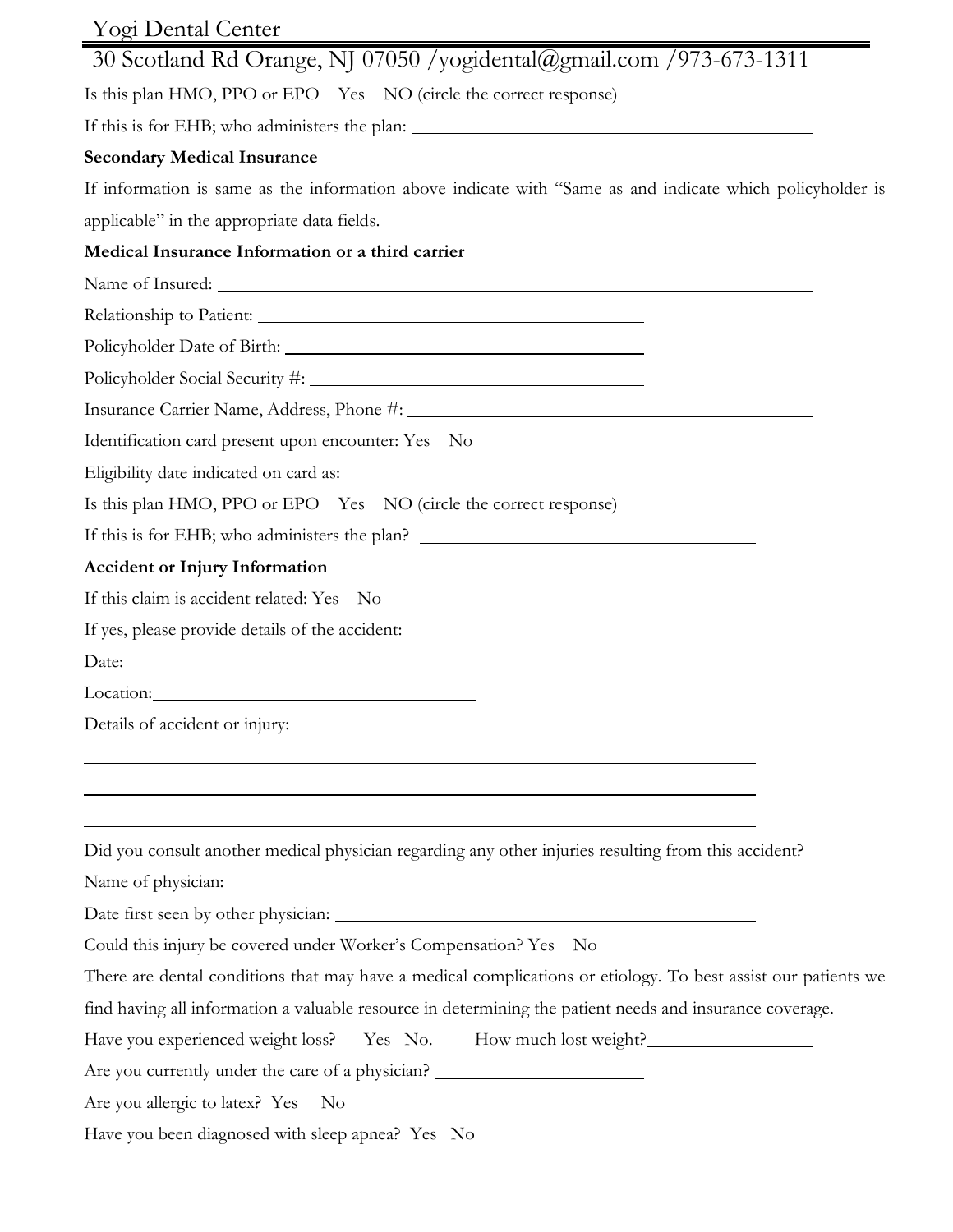| Yogi Dental Center                                                                |                           |                           |  |  |  |  |  |
|-----------------------------------------------------------------------------------|---------------------------|---------------------------|--|--|--|--|--|
| 30 Scotland Rd Orange, NJ 07050 /yogidental@gmail.com /973-673-1311               |                           |                           |  |  |  |  |  |
| Have you been tested for sleep apnea? Yes No                                      |                           |                           |  |  |  |  |  |
| Have you been diagnosed with TMJ or TMJD? Yes No                                  |                           |                           |  |  |  |  |  |
| Have you received treatment for TMJ or TMJD? Yes No                               |                           |                           |  |  |  |  |  |
|                                                                                   |                           |                           |  |  |  |  |  |
|                                                                                   |                           |                           |  |  |  |  |  |
|                                                                                   |                           |                           |  |  |  |  |  |
| <b>Dental History</b>                                                             |                           |                           |  |  |  |  |  |
| Chief Complaint (reason for your visit today) ___________________________________ |                           |                           |  |  |  |  |  |
| Previous History of the chief complaint? Yes No                                   |                           |                           |  |  |  |  |  |
|                                                                                   |                           |                           |  |  |  |  |  |
|                                                                                   |                           |                           |  |  |  |  |  |
| Past or Present History of (circle all that apply):                               |                           |                           |  |  |  |  |  |
| Accidental injury to teeth/mouth                                                  | Blisters on lips          | Blisters in mouth         |  |  |  |  |  |
| Blisters or burning of tongue                                                     | Chew on one side of mouth | Clench/ grind teeth       |  |  |  |  |  |
| Dental fractures                                                                  | Dry mouth                 | Growths/ lesions in mouth |  |  |  |  |  |
| Gums swollen, tender / bleeding                                                   | Head, neck, jaw pain,     | Lip or cheek biting       |  |  |  |  |  |
| Loose teeth or broken fillings                                                    | Mouth breathing           | Orthodontic treatment     |  |  |  |  |  |
| Nitrous Oxide                                                                     | Periodontal treatment     | Sensitivity to hot/cold   |  |  |  |  |  |
|                                                                                   |                           |                           |  |  |  |  |  |
| How often do you floss?                                                           |                           |                           |  |  |  |  |  |
|                                                                                   |                           |                           |  |  |  |  |  |
|                                                                                   |                           |                           |  |  |  |  |  |
|                                                                                   |                           |                           |  |  |  |  |  |
| Is your pain due to an accidental injury or accident? ___________________________ |                           |                           |  |  |  |  |  |
|                                                                                   |                           |                           |  |  |  |  |  |
|                                                                                   |                           |                           |  |  |  |  |  |
|                                                                                   |                           |                           |  |  |  |  |  |
| Are there any other health conditions you have that are not listed? Yes No        |                           |                           |  |  |  |  |  |
| If so, please explain:                                                            |                           |                           |  |  |  |  |  |
|                                                                                   |                           |                           |  |  |  |  |  |
| Please list all allergies:                                                        |                           |                           |  |  |  |  |  |

Please list all medications you are taking: